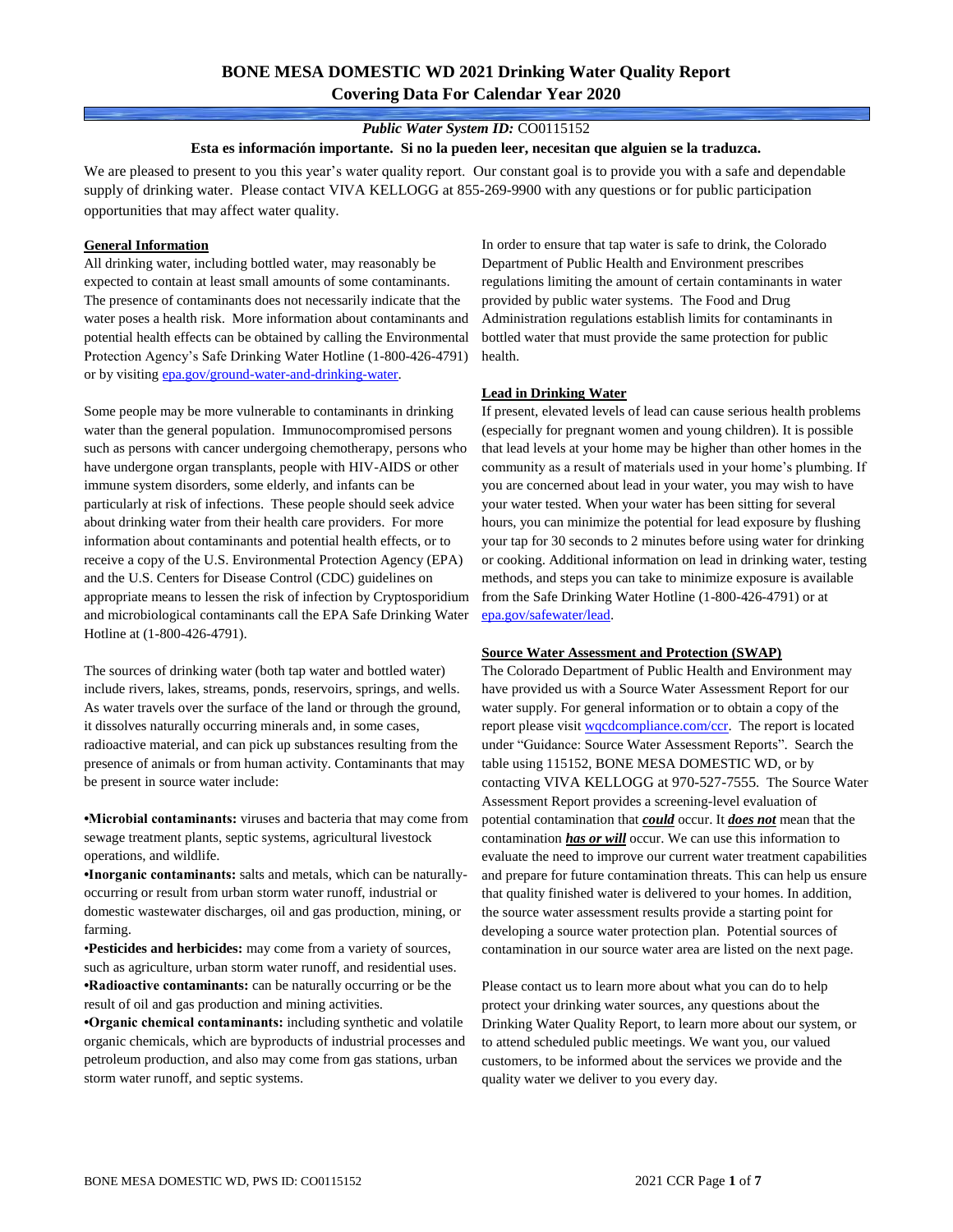## **Our Water Sources**

| Sources (Water Type - Source Type)                                                                          | <b>Potential Source(s) of Contamination</b>      |
|-------------------------------------------------------------------------------------------------------------|--------------------------------------------------|
| MAYS SPRING BOX (Groundwater UDI Surface Water-Well)<br>GILWICK SPRING (Groundwater UDI Surface Water-Well) | Deciduous Forest, Evergreen Forest, Mixed Forest |

## **Terms and Abbreviations**

- **Maximum Contaminant Level (MCL)** − The highest level of a contaminant allowed in drinking water.
- **Treatment Technique (TT)** − A required process intended to reduce the level of a contaminant in drinking water.
- **Health-Based** − A violation of either a MCL or TT.
- **Non-Health-Based** − A violation that is not a MCL or TT.
- **Action Level (AL)** − The concentration of a contaminant which, if exceeded, triggers treatment and other regulatory requirements.
- **Maximum Residual Disinfectant Level (MRDL)** − The highest level of a disinfectant allowed in drinking water. There is convincing evidence that addition of a disinfectant is necessary for control of microbial contaminants.
- **Maximum Contaminant Level Goal (MCLG)** − The level of a contaminant in drinking water below which there is no known or expected risk to health. MCLGs allow for a margin of safety.
- **Maximum Residual Disinfectant Level Goal (MRDLG)** − The level of a drinking water disinfectant, below which there is no known or expected risk to health. MRDLGs do not reflect the benefits of the use of disinfectants to control microbial contaminants.
- **Violation (No Abbreviation)** − Failure to meet a Colorado Primary Drinking Water Regulation.
- **Formal Enforcement Action (No Abbreviation)** − Escalated action taken by the State (due to the risk to public health, or number or severity of violations) to bring a non-compliant water system back into compliance.
- **Variance and Exemptions (V/E)** − Department permission not to meet a MCL or treatment technique under certain conditions.
- **Gross Alpha (No Abbreviation)** − Gross alpha particle activity compliance value. It includes radium-226, but excludes radon 222, and uranium.
- **Picocuries per liter (pCi/L)** − Measure of the radioactivity in water.
- **Nephelometric Turbidity Unit (NTU)** − Measure of the clarity or cloudiness of water. Turbidity in excess of 5 NTU is just noticeable to the typical person.
- **Compliance Value (No Abbreviation)** Single or calculated value used to determine if regulatory contaminant level (e.g. MCL) is met. Examples of calculated values are the  $90<sup>th</sup>$  Percentile, Running Annual Average (RAA) and Locational Running Annual Average (LRAA).
- **Average (x-bar)** − Typical value.
- **Range (R)** − Lowest value to the highest value.
- **Sample Size (n)** − Number or count of values (i.e. number of water samples collected).
- **Parts per million = Milligrams per liter (ppm = mg/L)** − One part per million corresponds to one minute in two years or a single penny in \$10,000.
- **Parts per billion = Micrograms per liter (ppb = ug/L)** − One part per billion corresponds to one minute in 2,000 years, or a single penny in \$10,000,000.
- **Not Applicable (N/A)** Does not apply or not available.
- **Level 1 Assessment** A study of the water system to identify potential problems and determine (if possible) why total coliform bacteria have been found in our water system.
- **Level 2 Assessment** A very detailed study of the water system to identify potential problems and determine (if possible) why an E. coli MCL violation has occurred and/or why total coliform bacteria have been found in our water system on multiple occasions.

## **Detected Contaminants**

BONE MESA DOMESTIC WD routinely monitors for contaminants in your drinking water according to Federal and State laws. The following table(s) show all detections found in the period of January 1 to December 31, 2020 unless otherwise noted. The State of Colorado requires us to monitor for certain contaminants less than once per year because the concentrations of these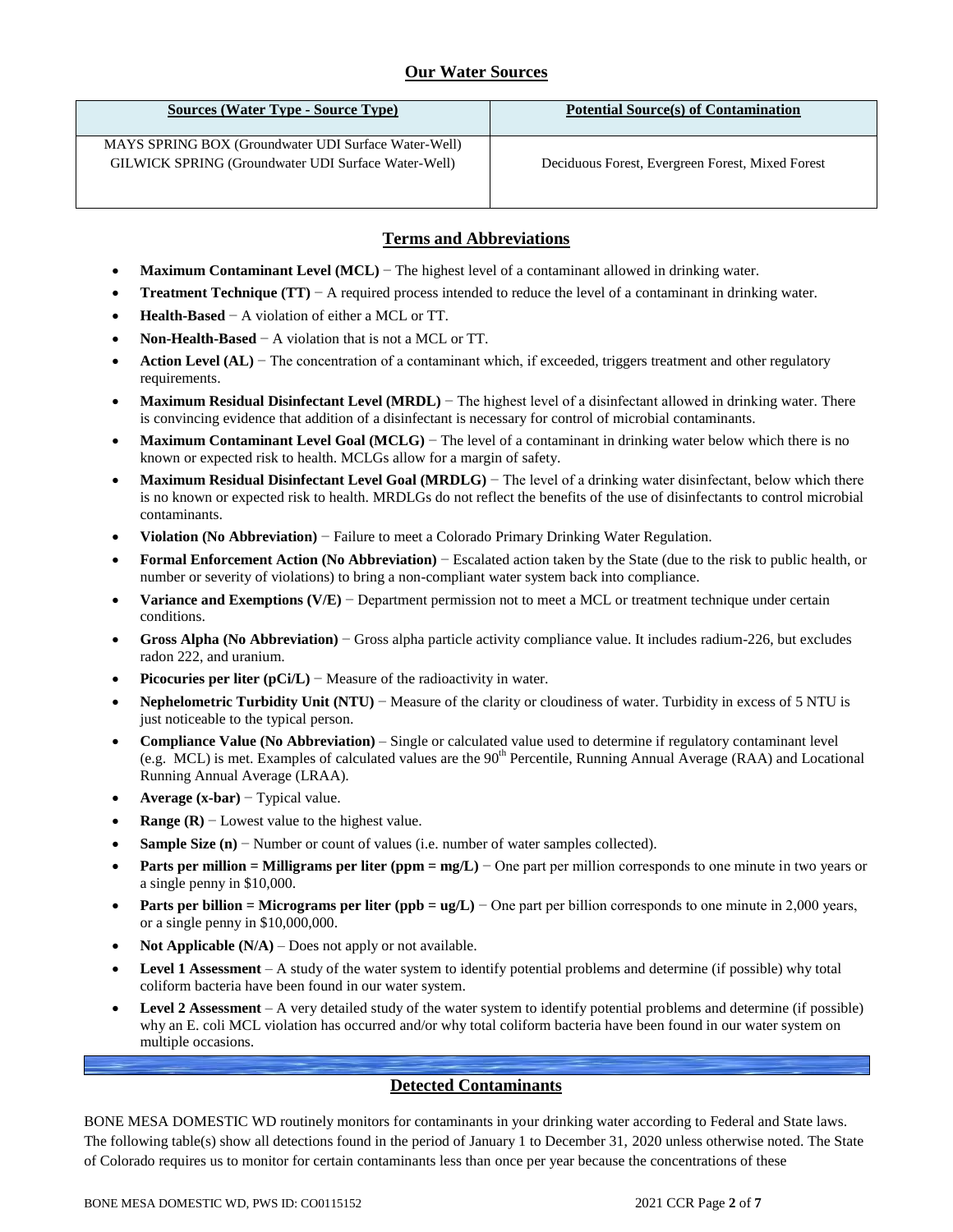contaminants are not expected to vary significantly from year to year, or the system is not considered vulnerable to this type of contamination. Therefore, some of our data, though representative, may be more than one year old. Violations and Formal Enforcement Actions, if any, are reported in the next section of this report.

**Note:** Only detected contaminants sampled within the last 5 years appear in this report. If no tables appear in this section then no contaminants were detected in the last round of monitoring.

|                     | Disinfectants Sampled in the Distribution System<br>TT Requirement: At least 95% of samples per period (month or quarter) must be at least 0.2 ppm OR<br>If sample size is less than 40 no more than 1 sample is below 0.2 ppm<br><b>Typical Sources:</b> Water additive used to control microbes |                                            |                          |               |                  |             |  |  |
|---------------------|---------------------------------------------------------------------------------------------------------------------------------------------------------------------------------------------------------------------------------------------------------------------------------------------------|--------------------------------------------|--------------------------|---------------|------------------|-------------|--|--|
| <b>Disinfectant</b> | <b>Time Period</b>                                                                                                                                                                                                                                                                                | <b>Results</b>                             | <b>Number of Samples</b> | <b>Sample</b> | TT               | <b>MRDL</b> |  |  |
| <b>Name</b>         |                                                                                                                                                                                                                                                                                                   |                                            | <b>Below Level</b>       | <b>Size</b>   | <b>Violation</b> |             |  |  |
| Chlorine            | December, 2020                                                                                                                                                                                                                                                                                    | <b>Lowest period percentage of samples</b> | $\theta$                 |               | N <sub>0</sub>   | $4.0$ ppm   |  |  |
|                     |                                                                                                                                                                                                                                                                                                   | meeting TT requirement: 100%               |                          |               |                  |             |  |  |

|                            |                                |                                |                              |                           | Lead and Copper Sampled in the Distribution System |                                              |                                                           |                                                                               |
|----------------------------|--------------------------------|--------------------------------|------------------------------|---------------------------|----------------------------------------------------|----------------------------------------------|-----------------------------------------------------------|-------------------------------------------------------------------------------|
| Contaminant<br><b>Name</b> | <b>Time</b><br>Period          | 90 <sup>th</sup><br>Percentile | <b>Sample</b><br><b>Size</b> | Unit of<br><b>Measure</b> | 90 <sup>th</sup><br>Percentile<br>AL               | <b>Sample</b><br><b>Sites</b><br>Above<br>AL | 90 <sup>th</sup><br>Percentile<br>AI<br><b>Exceedance</b> | <b>Typical Sources</b>                                                        |
| Copper                     | 06/01/2020<br>to<br>06/01/2020 | 0.09                           | 10                           | ppm                       | $\overline{1.3}$                                   | $\overline{0}$                               | N <sub>o</sub>                                            | Corrosion of<br>household plumbing<br>systems; Erosion of<br>natural deposits |
| Lead                       | 12/07/2020<br>to<br>12/07/2020 | 16                             | 10                           | ppb                       | 15                                                 | $\overline{2}$                               | Yes                                                       | Corrosion of<br>household plumbing<br>systems; Erosion of<br>natural deposits |
| Copper                     | 12/07/2020<br>to<br>12/07/2020 | 0.22                           | 10                           | ppm                       | 1.3                                                | $\theta$                                     | No                                                        | Corrosion of<br>household plumbing<br>systems; Erosion of<br>natural deposits |
| Lead                       | 06/01/2020<br>to<br>06/01/2020 | 3.3                            | 10                           | ppb                       | 15                                                 | $\theta$                                     | N <sub>o</sub>                                            | Corrosion of<br>household plumbing<br>systems; Erosion of<br>natural deposits |

|                              | Disinfection Byproducts Sampled in the Distribution System |         |                       |                              |                           |            |             |                                |                                             |  |
|------------------------------|------------------------------------------------------------|---------|-----------------------|------------------------------|---------------------------|------------|-------------|--------------------------------|---------------------------------------------|--|
| <b>Name</b>                  | Year                                                       | Average | Range<br>$Low - High$ | <b>Sample</b><br><b>Size</b> | Unit of<br><b>Measure</b> | <b>MCL</b> | <b>MCLG</b> | <b>MCL</b><br><b>Violation</b> | <b>Typical Sources</b>                      |  |
| Total<br>Haloacetic<br>Acids | 2020                                                       | 2.4     | $2.4 \text{ to } 2.4$ |                              | ppb                       | 60         | N/A         | No                             | Byproduct of drinking<br>water disinfection |  |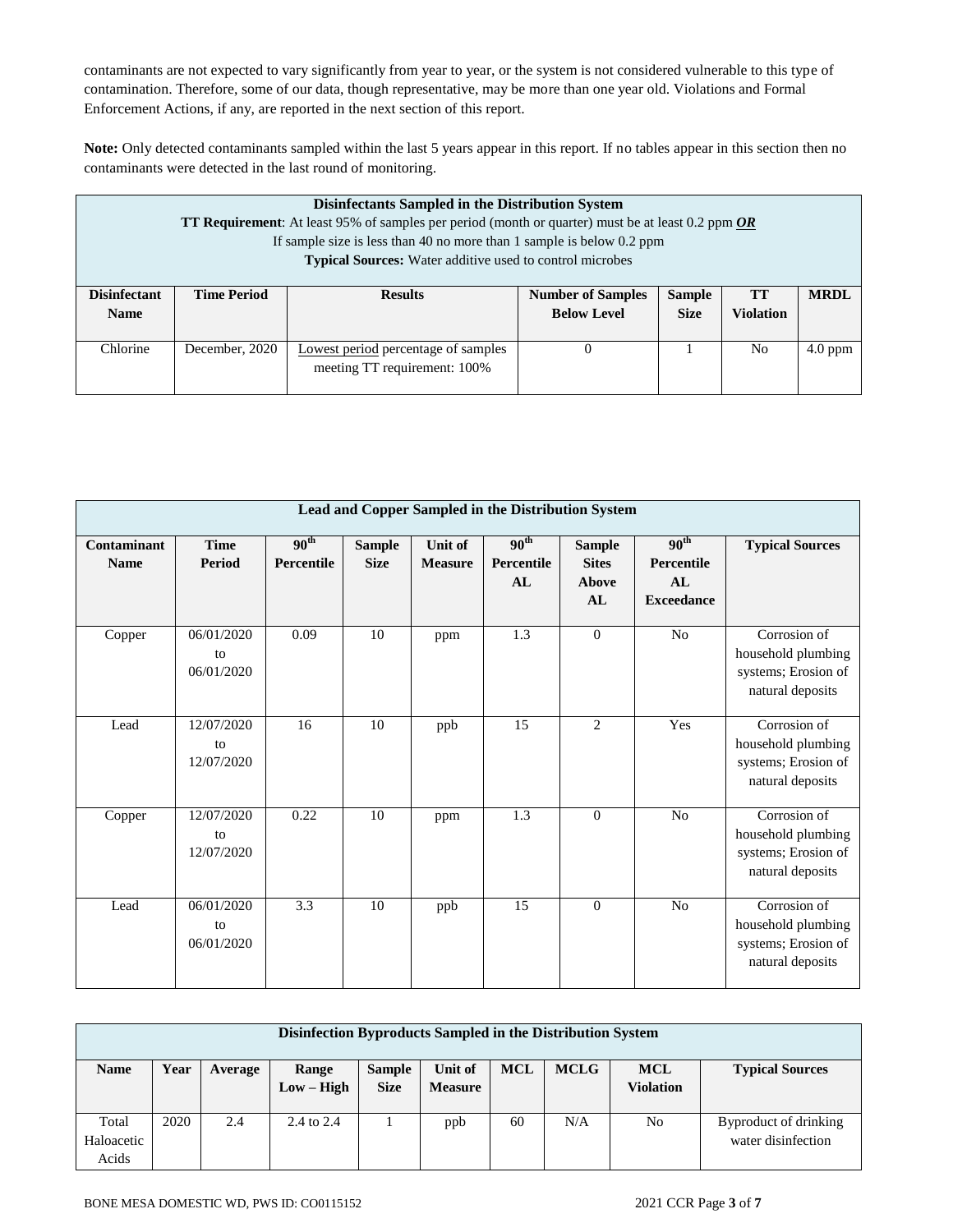|                                        | Disinfection Byproducts Sampled in the Distribution System |         |                       |                              |                           |            |             |                                |                                             |  |
|----------------------------------------|------------------------------------------------------------|---------|-----------------------|------------------------------|---------------------------|------------|-------------|--------------------------------|---------------------------------------------|--|
| <b>Name</b>                            | Year                                                       | Average | Range<br>$Low - High$ | <b>Sample</b><br><b>Size</b> | Unit of<br><b>Measure</b> | <b>MCL</b> | <b>MCLG</b> | <b>MCL</b><br><b>Violation</b> | <b>Typical Sources</b>                      |  |
| (HAA5)                                 |                                                            |         |                       |                              |                           |            |             |                                |                                             |  |
| Total<br>Trihalome<br>thanes<br>(TTHM) | 2020                                                       | 6.8     | 6.8 to 6.8            |                              | ppb                       | 80         | N/A         | N <sub>o</sub>                 | Byproduct of drinking<br>water disinfection |  |

|                              | Summary of Turbidity Sampled at the Entry Point to the Distribution System |                                                                                               |                                                                  |                  |                |  |  |  |  |  |
|------------------------------|----------------------------------------------------------------------------|-----------------------------------------------------------------------------------------------|------------------------------------------------------------------|------------------|----------------|--|--|--|--|--|
| Contaminant<br><b>Sample</b> |                                                                            | <b>Level Found</b>                                                                            | <b>TT Requirement</b>                                            | <b>TT</b>        | <b>Typical</b> |  |  |  |  |  |
| <b>Name</b>                  | Date                                                                       |                                                                                               |                                                                  | <b>Violation</b> | <b>Sources</b> |  |  |  |  |  |
| Turbidity                    | Date/Month:<br>May                                                         | Highest single measurement:<br>0.492 NTU                                                      | Maximum 5 NTU for any single<br>measurement                      | N <sub>0</sub>   | Soil Runoff    |  |  |  |  |  |
| Turbidity                    | Month:<br>Dec                                                              | Lowest monthly percentage of<br>samples meeting TT requirement<br>for our technology: $100\%$ | In any month, at least 95% of<br>samples must be less than 1 NTU | N <sub>0</sub>   | Soil Runoff    |  |  |  |  |  |

|             | Radionuclides Sampled at the Entry Point to the Distribution System |         |                       |               |                |            |             |                  |                        |  |  |
|-------------|---------------------------------------------------------------------|---------|-----------------------|---------------|----------------|------------|-------------|------------------|------------------------|--|--|
| Contaminant | Year                                                                | Average | Range                 | <b>Sample</b> | Unit of        | <b>MCL</b> | <b>MCLG</b> | <b>MCL</b>       | <b>Typical Sources</b> |  |  |
| <b>Name</b> |                                                                     |         | $Low - High$          | <b>Size</b>   | <b>Measure</b> |            |             | <b>Violation</b> |                        |  |  |
|             |                                                                     |         |                       |               |                |            |             |                  |                        |  |  |
| Gross Alpha | 2019                                                                | 0.5     | $0.5 \text{ to } 0.5$ |               | pCi/L          | 15         | $\Omega$    | N <sub>o</sub>   | Erosion of             |  |  |
|             |                                                                     |         |                       |               |                |            |             |                  | natural deposits       |  |  |
|             |                                                                     |         |                       |               |                |            |             |                  |                        |  |  |
| Combined    | 2019                                                                | 0.7     | $0.7$ to $0.7$        |               | pCi/L          | 5          | 0           | N <sub>o</sub>   | Erosion of             |  |  |
| Radium      |                                                                     |         |                       |               |                |            |             |                  | natural deposits       |  |  |
|             |                                                                     |         |                       |               |                |            |             |                  |                        |  |  |

|                            | <b>Inorganic Contaminants Sampled at the Entry Point to the Distribution System</b> |         |                       |                              |                           |            |             |                                |                                                                                                            |
|----------------------------|-------------------------------------------------------------------------------------|---------|-----------------------|------------------------------|---------------------------|------------|-------------|--------------------------------|------------------------------------------------------------------------------------------------------------|
| Contaminant<br><b>Name</b> | Year                                                                                | Average | Range<br>$Low - High$ | <b>Sample</b><br><b>Size</b> | Unit of<br><b>Measure</b> | <b>MCL</b> | <b>MCLG</b> | <b>MCL</b><br><b>Violation</b> | <b>Typical Sources</b>                                                                                     |
| Nitrate                    | 2020                                                                                | 0.39    | $0.38$ to $0.4$       | 2                            | ppm                       | 10         | 10          | No                             | Runoff from<br>fertilizer use:<br>leaching from<br>septic tanks,<br>sewage; erosion of<br>natural deposits |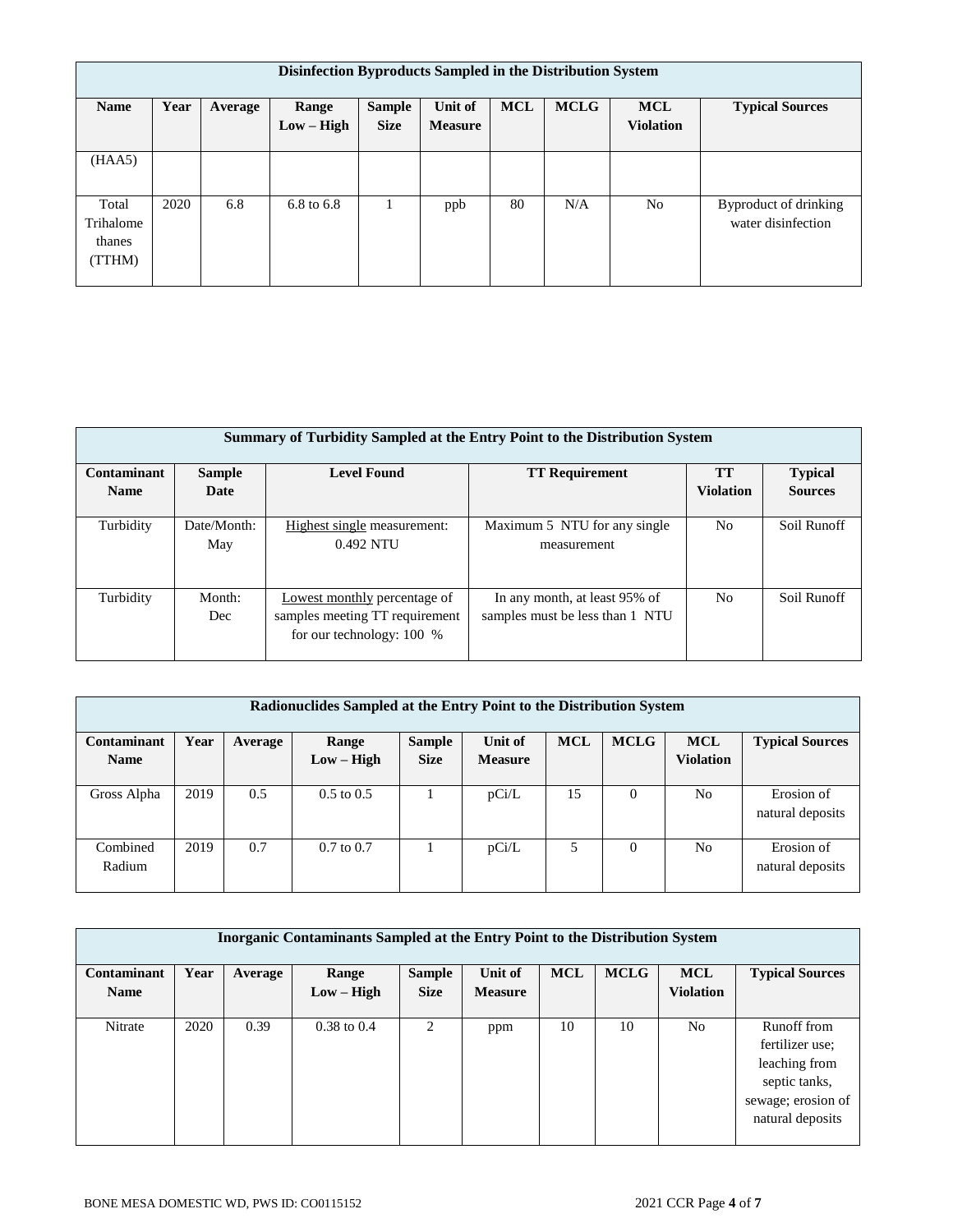|             | <b>Inorganic Contaminants Sampled at the Entry Point to the Distribution System</b> |         |               |               |                |            |             |                  |                        |  |
|-------------|-------------------------------------------------------------------------------------|---------|---------------|---------------|----------------|------------|-------------|------------------|------------------------|--|
| Contaminant | Year                                                                                | Average | Range         | <b>Sample</b> | Unit of        | <b>MCL</b> | <b>MCLG</b> | <b>MCL</b>       | <b>Typical Sources</b> |  |
| <b>Name</b> |                                                                                     |         | $Low - High$  | <b>Size</b>   | <b>Measure</b> |            |             | <b>Violation</b> |                        |  |
|             |                                                                                     |         |               |               |                |            |             |                  |                        |  |
| Selenium    | 2020                                                                                | 0.42    | $0$ to $0.83$ | 2             | ppb            | 50         | 50          | N <sub>o</sub>   | Discharge from         |  |
|             |                                                                                     |         |               |               |                |            |             |                  | petroleum and          |  |
|             |                                                                                     |         |               |               |                |            |             |                  | metal refineries;      |  |
|             |                                                                                     |         |               |               |                |            |             |                  | erosion of natural     |  |
|             |                                                                                     |         |               |               |                |            |             |                  | deposits; discharge    |  |
|             |                                                                                     |         |               |               |                |            |             |                  | from mines             |  |
|             |                                                                                     |         |               |               |                |            |             |                  |                        |  |

|                            | <b>Secondary Contaminants**</b><br>**Secondary standards are non-enforceable guidelines for contaminants that may cause cosmetic effects (such as skin, or tooth<br>discoloration) or aesthetic effects (such as taste, odor, or color) in drinking water. |         |                       |                              |                           |                           |  |  |  |
|----------------------------|------------------------------------------------------------------------------------------------------------------------------------------------------------------------------------------------------------------------------------------------------------|---------|-----------------------|------------------------------|---------------------------|---------------------------|--|--|--|
| Contaminant<br><b>Name</b> | Year                                                                                                                                                                                                                                                       | Average | Range<br>$Low - High$ | <b>Sample</b><br><b>Size</b> | Unit of<br><b>Measure</b> | <b>Secondary Standard</b> |  |  |  |
| Sodium                     | 2020                                                                                                                                                                                                                                                       | 6.55    | 6.5 to 6.6            |                              | ppm                       | N/A                       |  |  |  |

# **Violations, Significant Deficiencies, and Formal Enforcement Actions**

### **Non-Health-Based Violations**

These violations do not usually mean that there was a problem with the water quality. If there had been, we would have notified you immediately. We missed collecting a sample (water quality is unknown), we reported the sample result after the due date, or we did not complete a report/notice by the required date.

| <b>Name</b>              | <b>Description</b>               | <b>Time Period</b>        |
|--------------------------|----------------------------------|---------------------------|
|                          |                                  |                           |
|                          |                                  |                           |
| <b>VOLATILE ORGANICS</b> | <b>FAILURE TO MONITOR AND/OR</b> | $01/01/2020 - 12/31/2020$ |
|                          | <b>REPORT</b>                    |                           |
|                          |                                  |                           |
| <b>TURBIDITY</b>         | <b>FAILURE TO MONITOR AND/OR</b> | 09/01/2020 - 09/30/2020   |
|                          | <b>REPORT</b>                    |                           |
|                          |                                  |                           |
| <b>TURBIDITY</b>         | <b>FAILURE TO MONITOR AND/OR</b> | 08/01/2020 - 08/31/2020   |
|                          | <b>REPORT</b>                    |                           |
|                          |                                  |                           |
| <b>TURBIDITY</b>         | <b>FAILURE TO MONITOR AND/OR</b> | 09/01/2020 - 09/30/2020   |
|                          | <b>REPORT</b>                    |                           |
|                          |                                  |                           |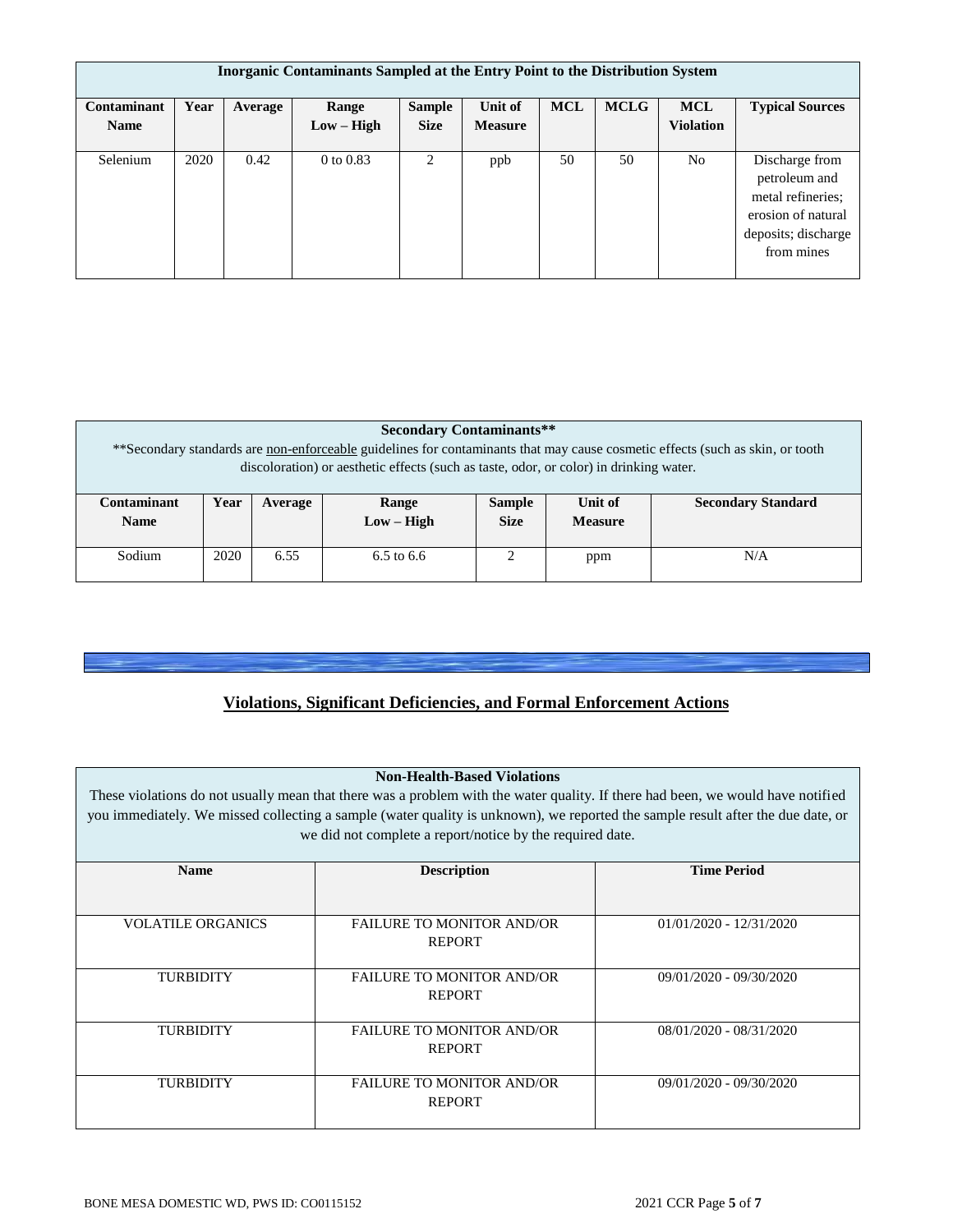### **Non-Health-Based Violations**

These violations do not usually mean that there was a problem with the water quality. If there had been, we would have notified you immediately. We missed collecting a sample (water quality is unknown), we reported the sample result after the due date, or we did not complete a report/notice by the required date.

| <b>Name</b>                   | <b>Description</b>                                    | <b>Time Period</b>        |
|-------------------------------|-------------------------------------------------------|---------------------------|
| <b>TURBIDITY</b>              | FAILURE TO MONITOR AND/OR                             | 08/01/2020 - 08/31/2020   |
|                               | <b>REPORT</b>                                         |                           |
| <b>TOTAL COLIFORM</b>         | FAILURE TO MONITOR AND/OR<br><b>REPORT</b>            | $06/01/2020 - 06/30/2020$ |
| <b>TOTAL COLIFORM</b>         | FAILURE TO MONITOR AND/OR<br><b>REPORT</b>            | 04/01/2020 - 04/30/2020   |
| <b>LEAD &amp; COPPER RULE</b> | <b>FAILURE TO MONITOR AND/OR</b><br><b>REPORT</b>     | $01/01/2020 - 06/11/2020$ |
| <b>LEAD &amp; COPPER RULE</b> | FAILURE TO MONITOR AND/OR<br><b>REPORT</b>            | $07/01/2020 - 12/31/2020$ |
| <b>LEAD &amp; COPPER RULE</b> | FAILURE TO INFORM HOMEOWNER OF<br><b>LEAD RESULTS</b> | 10/01/2020 - 01/19/2021   |
| <b>LEAD &amp; COPPER RULE</b> | FAILURE TO INFORM HOMEOWNER OF<br><b>LEAD RESULTS</b> | 10/01/2019 - Open         |
| HEPTACHLOR EPOXIDE            | <b>FAILURE TO MONITOR AND/OR</b><br><b>REPORT</b>     | 07/01/2020 - 09/30/2020   |
| CHLORINE/CHLORAMINE           | FAILURE TO MONITOR AND/OR<br><b>REPORT</b>            | 09/01/2020 - 09/30/2020   |
| CHLORINE/CHLORAMINE           | FAILURE TO MONITOR AND/OR<br><b>REPORT</b>            | 08/01/2020 - 08/31/2020   |
| CHLORINE/CHLORAMINE           | FAILURE TO MONITOR AND/OR<br><b>REPORT</b>            | 09/01/2020 - 09/30/2020   |
| CHLORINE/CHLORAMINE           | FAILURE TO MONITOR AND/OR<br><b>REPORT</b>            | $08/01/2020 - 08/31/2020$ |
| CHLORINE/CHLORAMINE           | FAILURE TO MONITOR AND/OR<br><b>REPORT</b>            | 06/01/2020 - 06/30/2020   |
| CHLORINE/CHLORAMINE           | FAILURE TO MONITOR AND/OR<br><b>REPORT</b>            | 04/01/2020 - 04/30/2020   |
| <b>CHLORINE</b>               | FAILURE TO MONITOR AND/OR<br><b>REPORT</b>            | 04/01/2020 - 06/30/2020   |
|                               | <b>Additional Violation Information</b>               |                           |

directly (for example, people in apartments, nursing homes, schools, and businesses). You can do this by posting this notice in a public place or distributing copies by hand or mail.

Describe the steps taken to resolve the violation(s), and the anticipated resolution date: We are working with CDPHE to resolve all